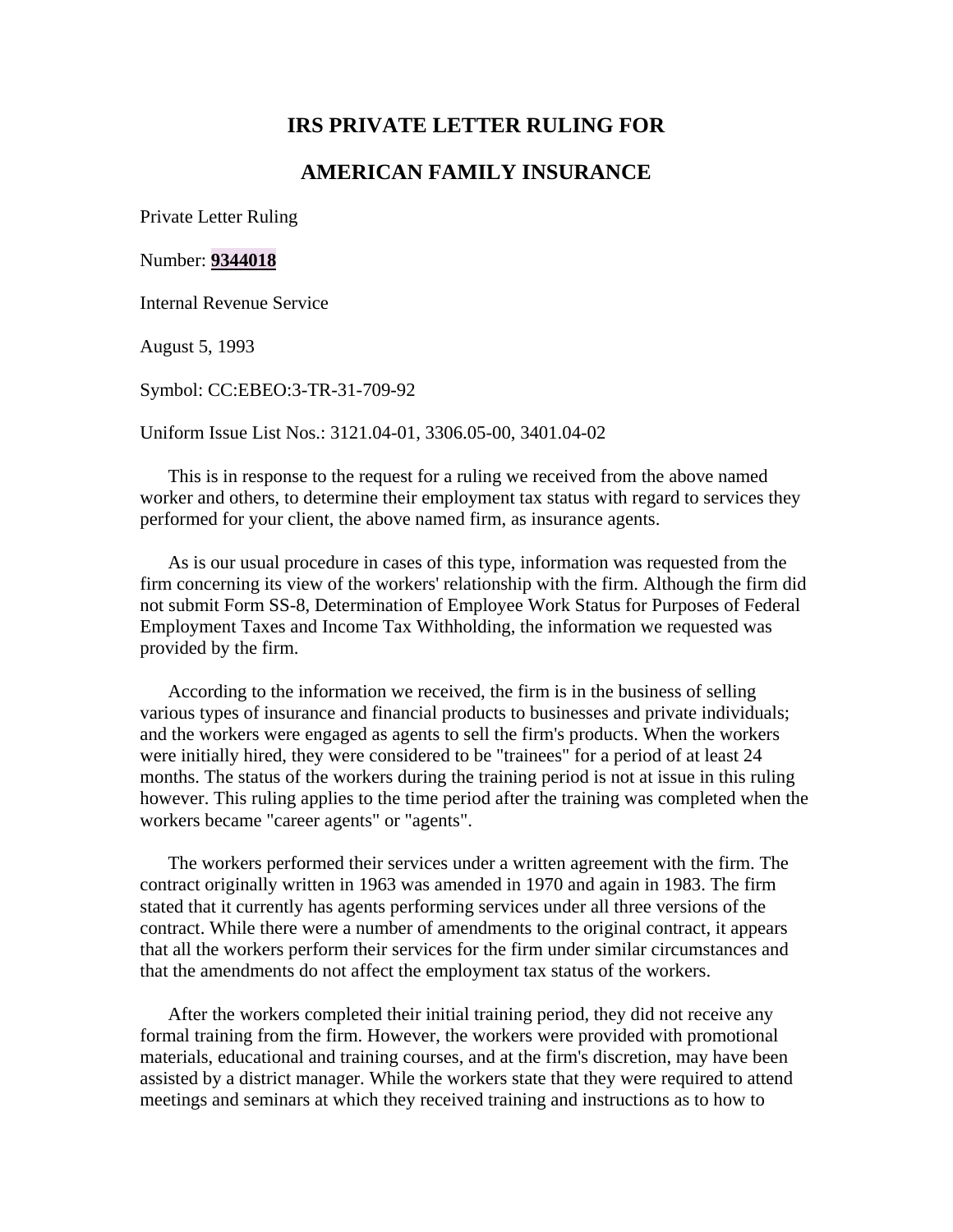perform their services, the firm states that attendance at such meetings was optional and that the workers were not required to follow any instructions given by the firm.

The workers were engaged for an indefinite period. They were not required to follow a routine or schedule established by the firm, however, several agents received letters from their district manager directing them to give him at least thirty days written notice whenever they intended to take a vacation or be out of the district for any reason other than business. In addition, they were required to submit monthly sales reports to the firm. The workers performed their services in their place of business, which they either owned or rented from an unrelated party. The workers provided all their own office furniture, office equipment, materials and supplies. The firm provided agents with forms and some stationary products. The workers incurred expenses for rent, utilities, office supplies, computer lease, auto expenses, and travel expenses. It was understood that they would perform their services personally. They also incurred expenses for salary payments to clerical and other staff members they engaged to assist them in the performance of their services for the firm.

The workers were paid on a commission basis and were not allowed advances against future earnings. They were eligible for bonuses based on their sales but were not eligible for paid vacation days, paid sick days, or other benefits. The firm did not deduct income tax or social security taxes from their pay. The workers were issued Form 1099. The workers performed their services for the firm on a full-time basis and did not perform similar services for others.

The firm retained the right to discharge the workers and the workers retained the right to terminate their relationship with the firm at any time. The workers performed their services under their own business name and under the firm's name. The workers advertised in the local telephone directory using their name and the firm's logo. A portion of the advertising expenses were paid by the firm.

The workers had a financial investment in a business related to the performance of their services for the firm, in that, they paid all the costs associated with operating and maintaining an office including rent, utilities, furnishings, office equipment, materials, and supplies, and were obligated to pay the wages of anyone they hired to assist them in the performance of their services for the firm. Accordingly, the workers assumed the risk of realizing a profit or incurring a loss in connection with the services they perform.

Section 3121(d)(2) of the Internal Revenue Code provides that the term "employee" means any individual who, under the usual common law rules applicable in determining the employer-employee relationship, has the status of employee.

The question of whether an individual is an independent contractor or an employee is one of fact to be determined upon consideration of the facts and the application of the law and regulations in a particular case. Guides for determining the existence of that status are found in three substantially similar sections of the Employment Tax Regulations; namely, sections 31.3121(d)-1, 31.3306(i)-1, and 31.3401(c)-1 relating to the Federal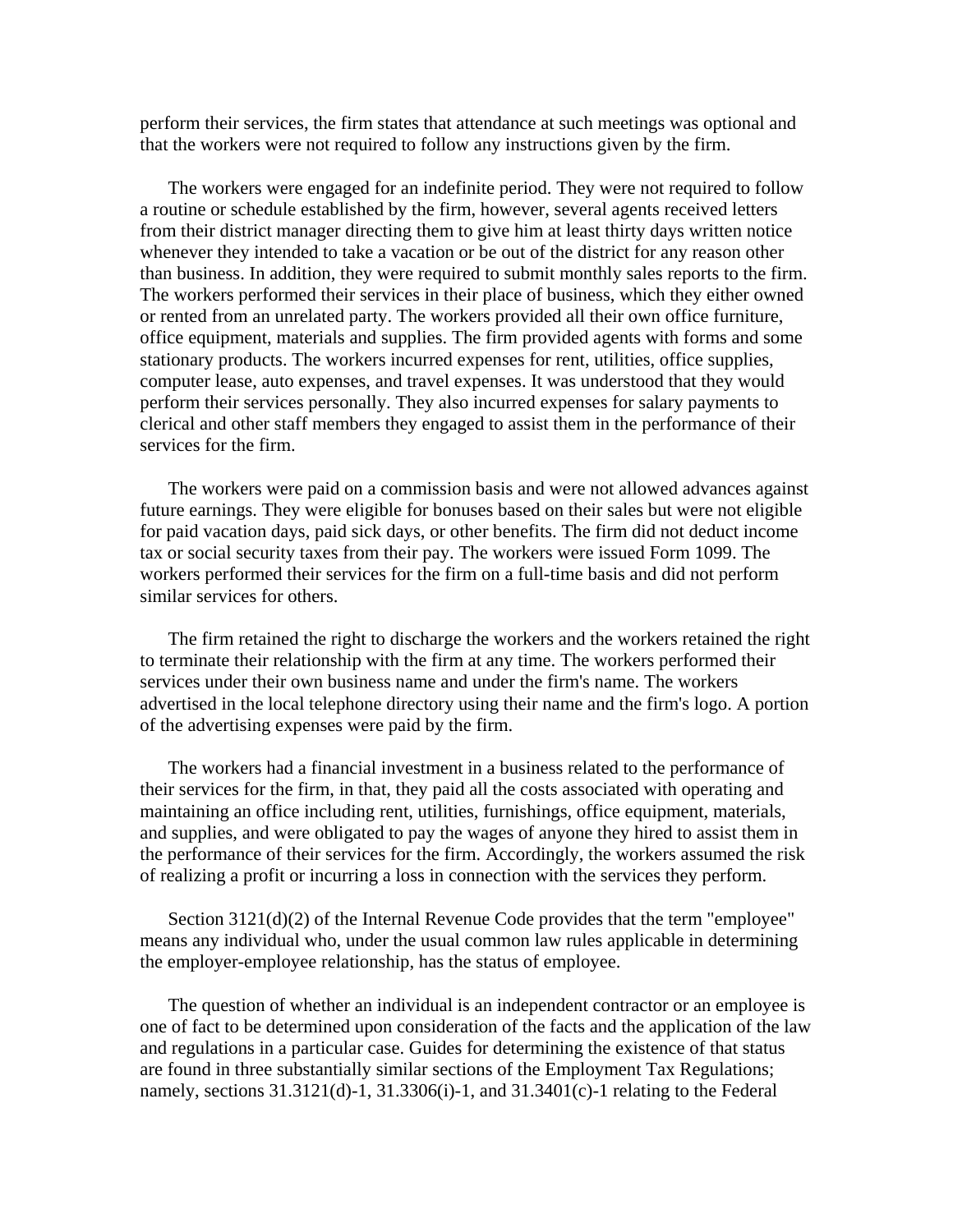Insurance Contributions Act (FICA), the Federal Unemployment Tax Act (FUTA), and federal income tax withholding, respectively.

Section  $31.3121(d)-1(c)(2)$  of the regulations provides that generally, the relationship of employer and employee exists when the person for whom the services are performed has the right to control and direct the individual who performs the services not only as to the results to be accomplished by the work, but also as to the details and means by which the result is accomplished. That is, an employee is subject to the will and control of the employer not only as to what shall be done, but also as to how it shall be done. In this connection, it is not necessary that the employer actually direct or control the manner in which services are performed; it is sufficient if he or she has the right to do so. The right to discharge is also an important factor indicating that the person possessing that right is the employer. Other factors characteristic of an employer, but not necessarily present in every case, bare the furnishing of tools and the furnishing of a place to work to the individual who performs the services. In general, if an individual is subject to the control or direction of another merely as to the result to be accomplished and not as to the means and methods for accomplishing the result, he is an independent contractor.

In determining whether an individual is an employee under the common law rules, factors have been identified as indicating whether sufficient control is present to establish an employer-employee relationship. The factors have been developed based on an examination of cases and rulings considering whether an individual is an employee. The degree of importance of each factor varies depending on the occupation and the factual context in which services are performed. See Rev. Rul. 87-41, 1987-1 C.B. 296.

Consideration must also be given to such factors as the continuity of the relationship and whether or not the individual's services are an integral part of the business of the employer as distinguished from an independent trade or business of the individual himself in which he assumes the risk of realizing a profit or suffering a loss. See United States v. Silk , 331 U.S. 704 (1947), 1947-2 C.B. 167 and Bartels v. Birmingham , 332 U.S. 126 (1947), 1947-2 C.B. 174.

Section  $31.3121(d)-1(a)(3)$  of the regulations provides that if the relationship of an employer and employee exists, the designation or description of the parties as anything other than that of employer and employee is immaterial. Thus, if such relationship exists, it is of no consequence that the employee is designated as a partner, coadventurer, agent, independent contractor, or the like.

Applying the common law to the facts in this case, if the person or persons for whom the services are performed hire, supervise, and pay assistants, that factor generally shows control over the workers on the job. However, if one worker hires, supervises, and pays assistants pursuant to a contract under which the worker is responsible only for the attainment of a result, that factor indicates an independent contractor status. Accordingly, the fact that the worker in this case hired, supervised, and paid anyone he needed to assist him in performing his services for the firm indicates that the worker was an independent contractor. Compare Rev. Rul. 63-115, 1963-1 C.B. 178 with Rev. Rul. 55-593, 1955-2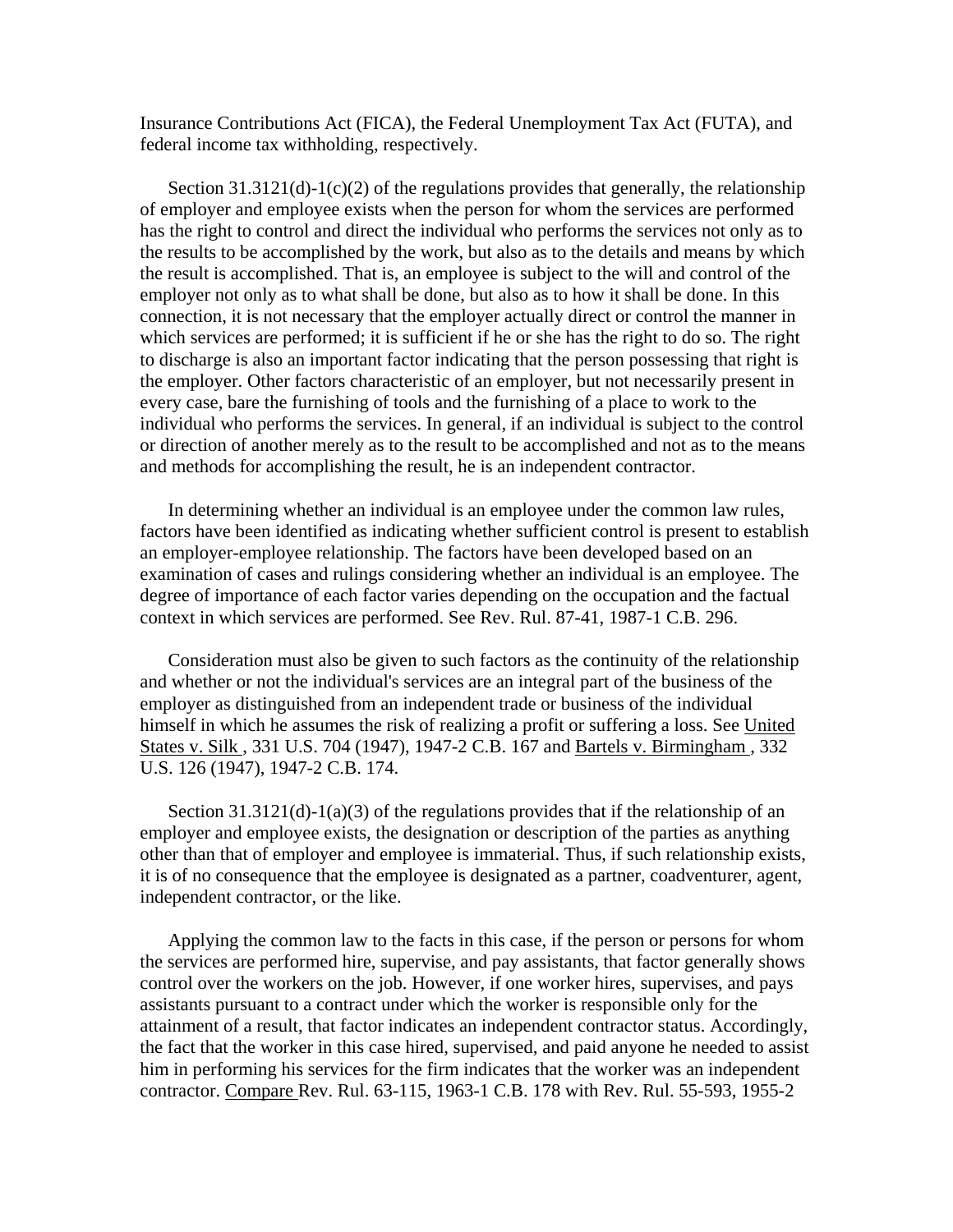## C.B. 610.

The establishment of set hours of work by the person or persons for whom the services are performed is another factor indicating control. In this case, however, the worker was free to establish his own working hours and was not required to follow a routine or schedule established by the firm. This fact tends to indicate that the worker was an independent contractor. See Rev. Rul. 73-591, 1973-2 C.B. 337

If the work is performed on the premises of the person or persons for whom the services are performed, that factor suggests control over the worker. Conversely, work done off the premises of the person or persons receiving the services indicates some freedom from control and, accordingly, the existence of an independent contractor relationship. Because the worker in this case performed his services at his own place of business rather than at the firm's place of business, an independent contractor relationship is indicated. See Rev. Rul. 56-694, 1956-2 C.B. 694.

If a worker must perform services in the order or sequence set by the person or persons for whom the services are performed, that factor shows that the worker is not free to follow his or her own pattern of work but must follow the established routines and schedules of the person or persons for whom the services are performed. The worker in this case was not required to follow a routine or schedule set by the firm, but was free to perform his services in the manner in which he saw fit, free from control by the firm. Accordingly, an independent contractor relationship is indicated. See Rev. Rul. 56-694.

Another factor to consider is the method of remuneration. While payment by the hour, week, or month generally indicates an employment relationship, payment by the job or on a commission basis, as in this case, tends to point towards an independent contractor relationship. See Rev. Rul. 74-389, 1974-2 C.B. 330.

If the person or persons for whom the services are performed ordinarily pay the worker's business expenses, the worker is ordinarily an employee. An employer, to be able to control expenses, generally retains the right to regulate and direct the worker's business activities. In this case, however, the worker was responsible for paying his own business expenses, indicating that the worker was an independent contractor rather than an employee of the firm. See Rev. Rul. 55-144, 1955-1 C.B. 483.

The fact that the person or persons for whom the services are performed furnish significant tools, materials, and equipment tends to show the existence of an employeremployee relationship. Although the firm in this case did provide the worker with some forms, manuals, advertising materials, and other materials, the significant amount of tools, materials, and equipment were provided by the worker. Thus, an independent contractor relationship is indicated. See Rev. Rul. 71-524, 1971-2 C.B. 346.

If the worker invests in facilities that are used by the worker in performing services and are not typically maintained by employees, such as the maintenance of an office rented at fair value from an unrelated party, that factor tends to indicate that the worker is